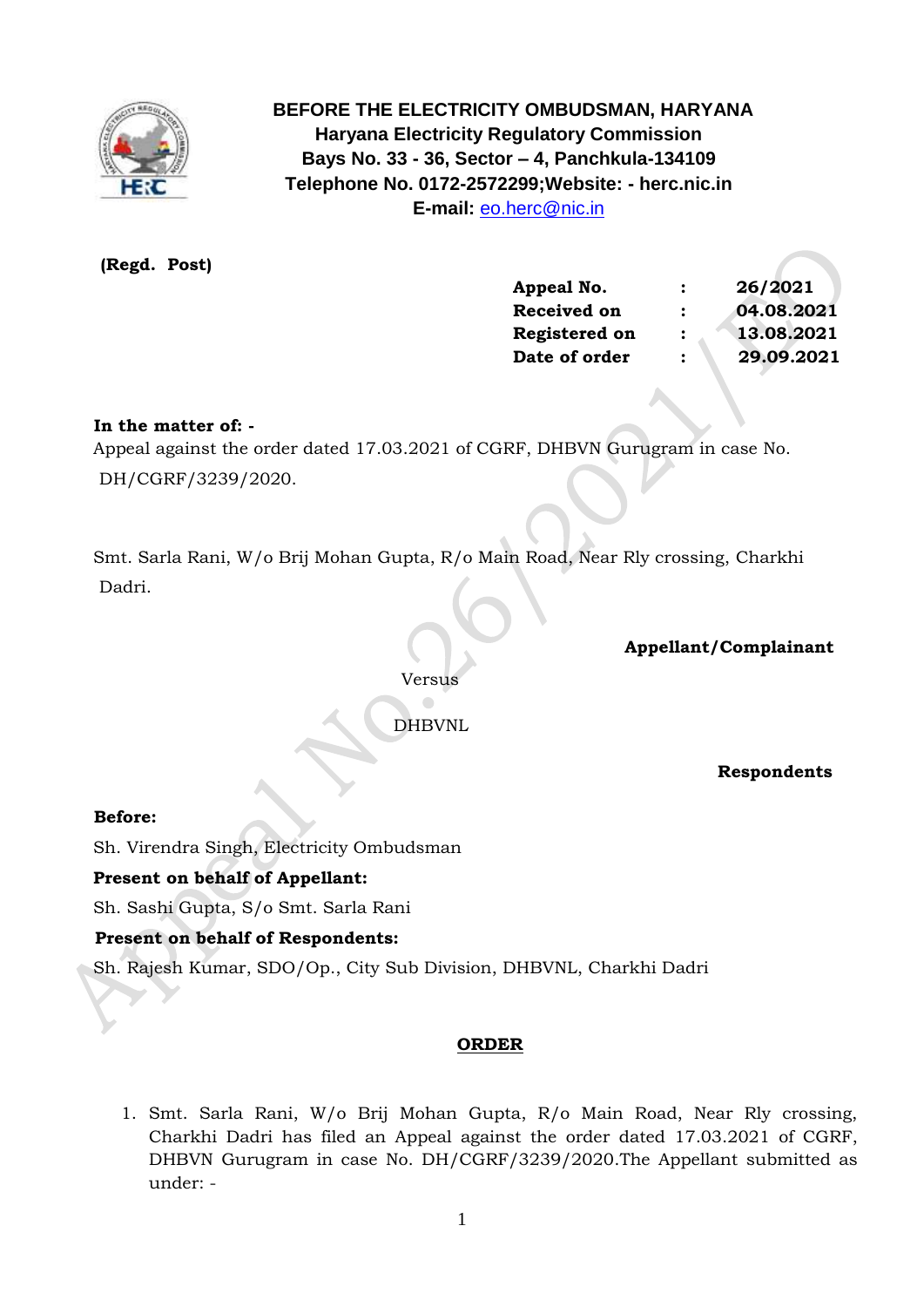मेरे क्रेस के संदर्भ पत्रों का फैसला DH/CGRF Gurguram ने 17.03.2021 को सुनाया। मैं इस केस की अपील आपके यहां निम्न प्रकार कर रही हूँ :--

1— मेरा पत्र दिनांक 29.09.2020 के पहरा नं0 1,2,3 का उपमण्डल शहर के पत्र कमांक **CGRF No. 2/C** दिनांक 29. 10.2020 की राशि 457000 / – रूपये वापिस कर देवे, तब मेरा कोई ऐतराज नही है। पेज 1 से 9 संलग्न है।

2– मेरा पत्र दिनांक 29.09.2020 का पहरा नं0 4 के अनुसार Avon Make Meter में KVAH का सही कार्य न करने बाबत बिजली विभाग KWH के हिसाब से रूपया चार्ज कर लेवे। तब मुझे कोई ऐतराज नहीं है।

3– मेरा पत्र दिनांक 29.09.2020 के पहरा नं0 05 का **DH/CGRF** ने कोई फैसला नहीं किया। इस खाते में महीने वाईज भुगतान जमा ना कर, विभाग ने इकटठा जमा कर दिया। विभाग के अनुसार भुगतान समय पर ना होने के कारण गलत सरचार्ज चार्ज कर दिया गया। उपभोक्ता ने महीने वाईज सही भुगतान दिया है। इसलिए जो गलत सरचार्ज किया है वह सरचार्ज पर सरचार्ज वापिस करवाया जावे।

4– मेरा पत्र दिनांक 29.09.2020 के पहरा नं0 6 का DH/CGRF के फैसले पर एतराज है। इस बारे आपके यहां अपील की जाती है कि बिजली विभाग MDI, फिक्स चार्जिज, मीटर किराया, PF का सही कार्य ना करने की राशि लगी हुई थी। तब उस समय के चालू माह का सही भुगतान चैक के द्वारा अदा किया गया था। विभाग ने कई चैको को बैक मे ना लगाकर काफी महीने इकटठा कर वापिस मुझे भेज दिए। इन चैकों का भुगतान ना लेने के कारण सरचार्ज पर सरचार्ज विभाग लगाता रहा। उपमण्डल, दादरी के पत्र कमांक CGRF No. 2/C दिनांक 29.10.2020 द्वारा गलत राशि चार्जिज की हैं, लेकिन अब विभाग वह राशि उक्त पत्र द्वारा वापिस कर रहा है। इससे पहले भी काफी समय से विभाग चालू माह के बिल का भूगतान स्वीकार करता आ रहा था। इस बारे संबंधित कागजात की कॉपी केस के साथ संलग्न कर रहे है। उपभोक्ता की काई गलती नहीं है। अत : आपसे निवेदन है कि सरचार्ज पर सरचार्ज विभाग चैक ना लेने के कारण लगाया है, वह हटवाया जाये। पेज नं0 10 सें 17 संलग्न है।

5- DH/CGRF ने मानसिक व आर्थिक नुकसान की कोई राशि नहीं दी। इस बाबत एतराज है<sup>,</sup> कि मैं एक 68 वर्ष वृद्व महिला हूं। विभाग को काफी समय से लिखित व मौखिक जानकारी देकर अवगत करवाते आ रहे थे। परन्तु विभाग ने किसी बिल को ठीक नहीं किया। अब विभाग DH/CGRF आकार मेरे एतराजों का रूपया वापिस कर रहा। अत : आपसे अनुरोध है कि मुझे मानसिक व वित्तिय नुकसान की भरपाई के लिए विभाग से 10 लाख रूपये का मुआवजा दिलाया जाये।

- 2. The appeal was registered on  $13.08.2021$  as an appeal No.  $26/2021$  and accordingly, notice of motion to the Appellant and the Respondents was issued on 13.08.2021 for hearing the matter on 01.09.2021.
- 3. SDO/Op, City Sub Division, DHBVNL, Charkhi Dadri vide his email on 31.08.2021 has submitted pointwise reply which is as under: -
	- Point No. 1: The wrong MDI, Fix Charge meter rent w.e.f. Jun -2014 to Aug- $\blacktriangleright$ 2017 amounting to Rs. 457000/- has been refunded vide this office SC/AR No. 101/153 and same has been adjusted in account of consumer in the month of Jan. 2021 through BR. Therefore point no. 1 of the complaint stand redressed.
	- > Point No.2: Hon'ble CGRF decided the case no. DH/CGRF/3239/2020 on dated 07.03.2021 wherein it was directed to overhaul consumer account as per J (VAH reading by following the procedure circulated vide SE/Commercial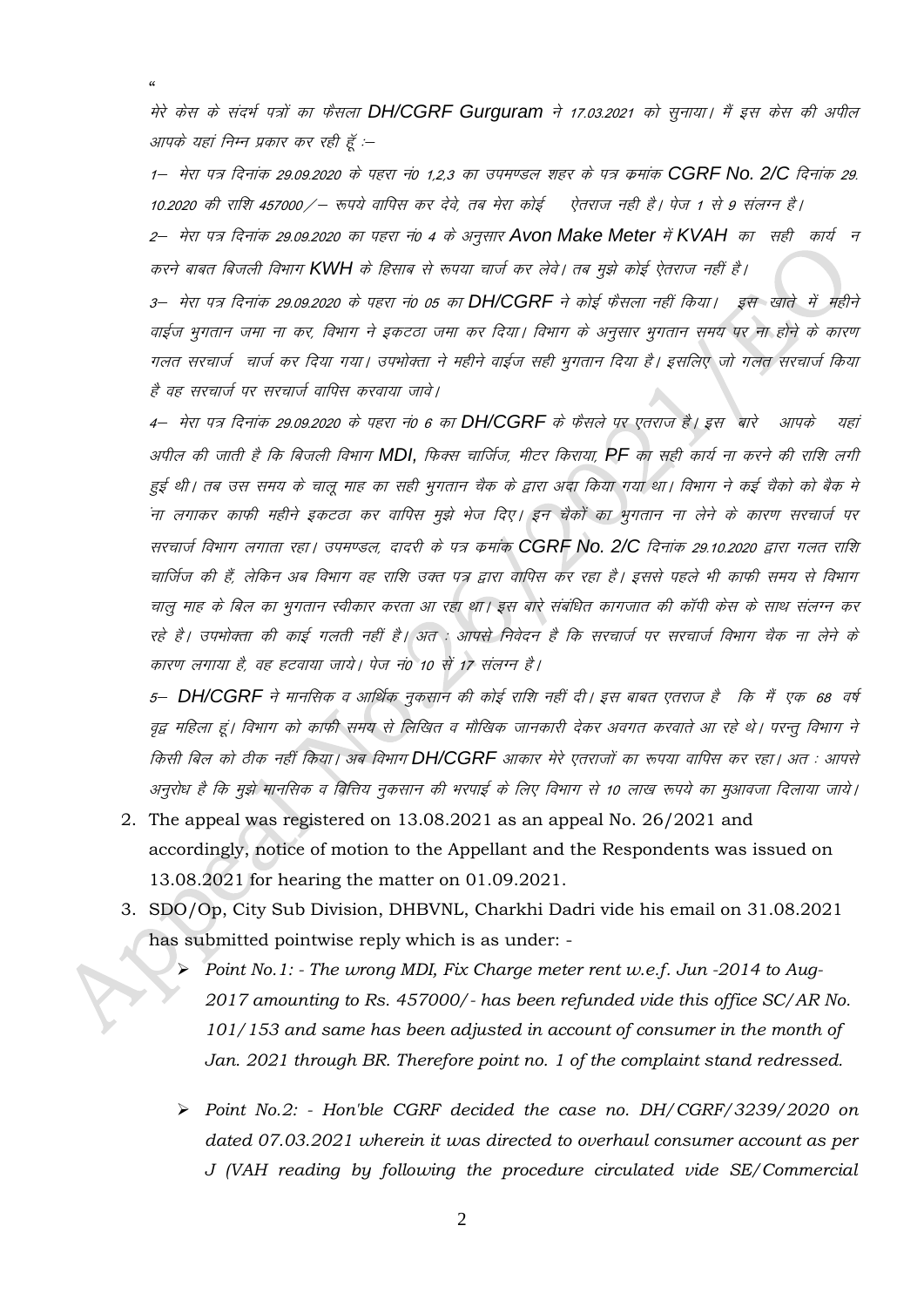*memo no. Ch-16/SE/CE/3l8/F2018/Vol-2 dated 19.02.2020. As per above circular, account can be overhauled on the basis of formula KVAh =√KWH2 ÷ KV Arh2 Iag). As per, above formula, it is clear that reading of KVArh is also needed to overhaul the account of consumer on KV Ah basis. But it is pertinent to mention here that KVArh reading never recorded by meter reader due to*  which above formula could not be applied in account overhauling. Meter *removed from consumer premises has already been returned to lab. This office already made necessary correspondence with Nodal officer CGRF vide this office memo no. 414 dated 29.07.2021 & memo no. 9511 dated 31.03.2021 to revise the order passed by CGRF on dated 17.03.2021 but no revised order received in this office so far. Based on above it is not possible for this office to implement the order passed by CGRF.*

- ➢ *Point No.3 & 4: - Consumer paid bill payment through cheque sent through Post office registered post. The amount shown in cheque and that of bill differ up to lacks. Therefore, SDO concerned has to mark the same to cashier or HESL staff to accept part payment of the bill. This proceeding sometimes takes longer time due to which there was always probability of lapse of last date .as registered post received close to last date. It is admitted that cheques were returned to consumer as cheques were neither as per total bill nor current bill amount. Moreover, there was no order of any competent authority to accept cheques having amount less than current bill. as account of consumer overhauled by the office of Chief Auditor DHBVN Hisar in 2012, therefore bills raised to consumer were as per overhauling done by Audit. But Cheques submitted by consumer were not according bill issued to consumer. Consumer already intimated vide this office memo's no. 364 dated 15.02.2017 and memo No. 1440 dated 05.07.2017 under which, it is clear mentioned that "As amount mentioned in Cheque is less that original bill amount, so these cheques cannot be deposited in Nigam for payment of, electricity bill. If you have any order from competent authority for paying fewer amounts than mentioned in bill, you are requested to produce, it' to undersigned at the time of payment of bill".*
- ➢ *The case has been decided by CGRF as pet merits where complainant was found ineligible for compensation.*
- 4. The hearing was held on 01.09.2021, as scheduled. The appellant requested to submit the detail of his account of his electricity connection. The respondent SDO was directed to submit the information sought by the applicant along with the reading sheet for the last 2 years with a copy to the appellant within seven days. The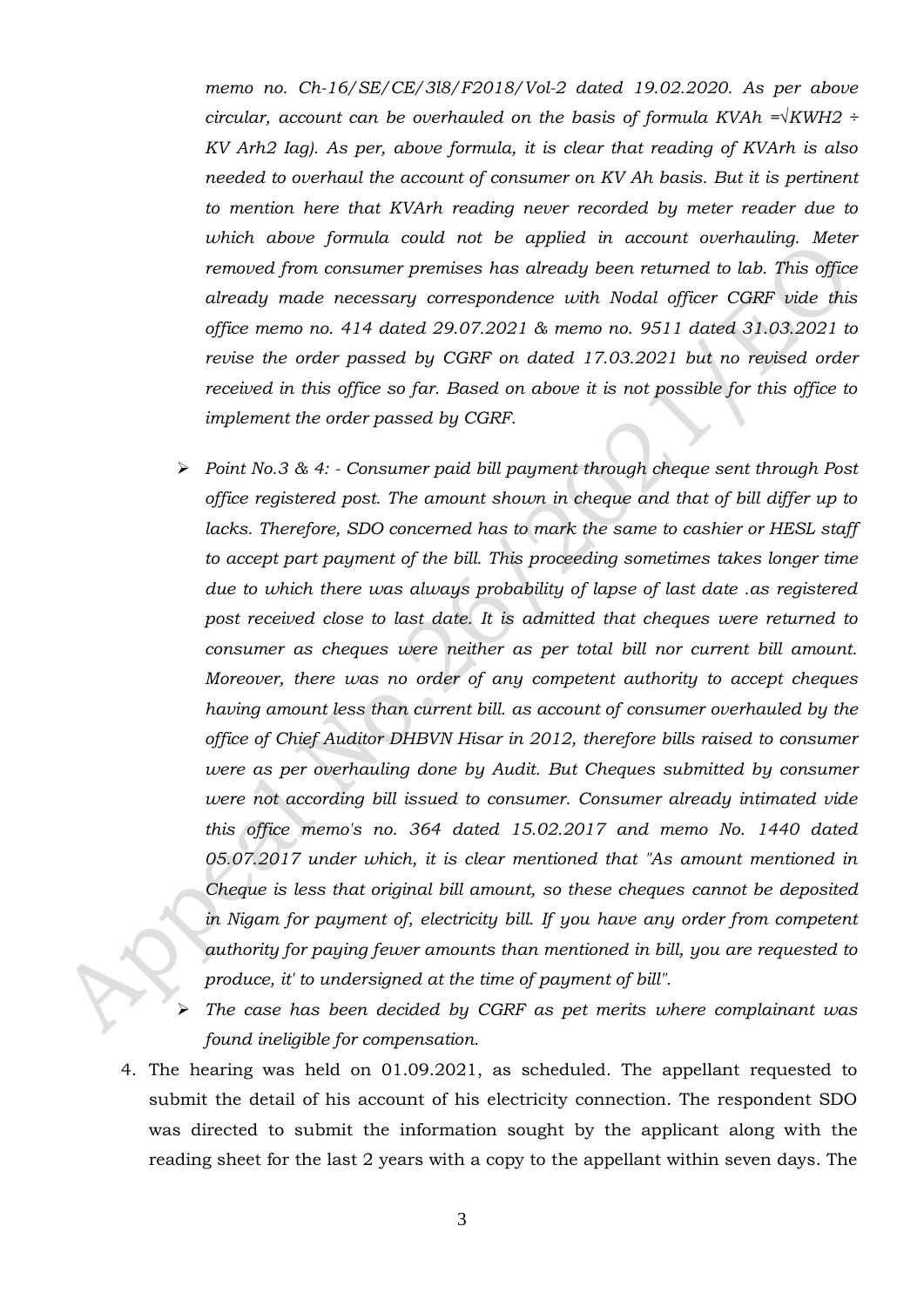appellant also directed to submit under taking that there is no case is pending in any court of law in the matter. The matter was adjourned to 15.09.2021.

5. SDO/Op, City Sub Division, DHBVNL, Charkhi Dadri vide his email on 01.09.2021 has submitted detail sheet of readings -recorded for the last 2 years against account no. 3994470000 in compliance to verbal directions imparted during hearing through video conferencing on dated 01.09.2021 which is as under: -

|                 | MASTER DATA RELATING TO |                  |                   | DETAILS OF CURRENT BILL |                |
|-----------------|-------------------------|------------------|-------------------|-------------------------|----------------|
| Sr.             | <b>CURRENT BILL</b>     | <b>CURRENT</b>   | <b>SANCTIONED</b> | <b>UNITS</b>            | <b>UNITS</b>   |
| No.             | <b>MONTH</b>            | <b>BILL YEAR</b> | <b>LOAD</b>       | BILLED(KWH)             | <b>BILLED</b>  |
|                 |                         |                  |                   |                         | (KVAH)         |
| $\mathbf{1}$    | <b>JUN</b>              | 2019             | 13.7              | 85.7                    | 93.3           |
| $\overline{2}$  | <b>JUN</b>              | 2019             | 13.7              | 4075.4                  | 5611.9         |
| $\overline{3}$  | <b>JAN</b>              | 2019             | 13.7              | 1333                    | 2621           |
| $\overline{4}$  | <b>JAN</b>              | 2019             | 13.7              | $\overline{2}$          | $\overline{2}$ |
| $\overline{5}$  | <b>JAN</b>              | 2019             | 13.7              | 1394                    | 2498           |
| 6               | <b>DEC</b>              | 2018             | 13.7              | 1243                    | 2270           |
| $\overline{7}$  | <b>NOV</b>              | 2018             | 13.7              | 1568                    | 3170           |
| $\overline{8}$  | OCT                     | 2018             | 13.7              | 970                     | 1941           |
| $\overline{9}$  | <b>SEP</b>              | 2018             | 13.7              | 529                     | 5879           |
| 10              | <b>AUG</b>              | 2018             | 13.7              | 2080                    | 2564           |
| 11              | <b>JUL</b>              | 2018             | 13.7              | 1546                    | 2456           |
| 12              | <b>JUN</b>              | 2018             | 13.7              | 4575                    | 4842           |
| $\overline{13}$ | <b>MAY</b>              | 2018             | 13.7              | 773                     | 1645           |
| 14              | <b>APR</b>              | 2018             | 13.7              | 660                     | 6252           |
| 15              | <b>MAR</b>              | 2018             | 13.7              | $\overline{0}$          | $\mathbf{0}$   |
| 16              | <b>FEB</b>              | 2018             | 13.7              | 1134                    | 1093           |
| 17              | <b>JAN</b>              | 2018             | 13.7              | 2744                    | 590            |
| 18              | <b>JAN</b>              | 2018             | 13.7              | 1010                    | 1659           |
| 19              | <b>DEC</b>              | 2017             | 13.7              | 909                     | 1605           |
| 20              | <b>NOV</b>              | 2017             | 13.7              | 1024                    | 2320           |
| 21              | OCT                     | 2017             | 13.7              | 861                     | 2089.8         |
| 22              | <b>SEP</b>              | 2017             | 13.7              | 220                     | 243.8          |
| 23              | <b>AUG</b>              | 2017             | 13.7              | 1872                    | 2224.42        |
| 24              | <b>AUG</b>              | 2017             | 13.7              | 815                     | 905.55         |
| 25              | <b>JUL</b>              | 2017             | 13.7              | 619                     | 687.78         |
| 26              | <b>JUN</b>              | 2017             | 13.7              | 504                     | 560            |
| 27              | <b>MAY</b>              | 2017             | 13.7              | $\overline{567}$        | 630            |
| 28              | <b>APR</b>              | 2017             | 13.7              | 767                     | 852.22         |
| 29              | <b>MAR</b>              | 2017             | 13.7              | 888                     | 986.67         |
| 30              | <b>FEB</b>              | 2017             | 13.7              | 1010                    | 1122.22        |
| 31              | <b>JAN</b>              | 2017             | 13.7              | 653                     | 725.56         |

- 6. The Appellant vide his email on 13.09.2021 has also submitted undertaking that there is no case pending in any court of law in the matter.
- 7. The hearing was held on 15.09.2021, as scheduled through video conferencing in the presence of both parties. At the outset, the respondent SDO was enquired whether he has provided consumption data of two years prior to disconnection of supply and proof of reversal of Rs. 4,57000/- wrongly charged through sundry. He could not reply satisfactorily. The respondent is directed to furnish the aforesaid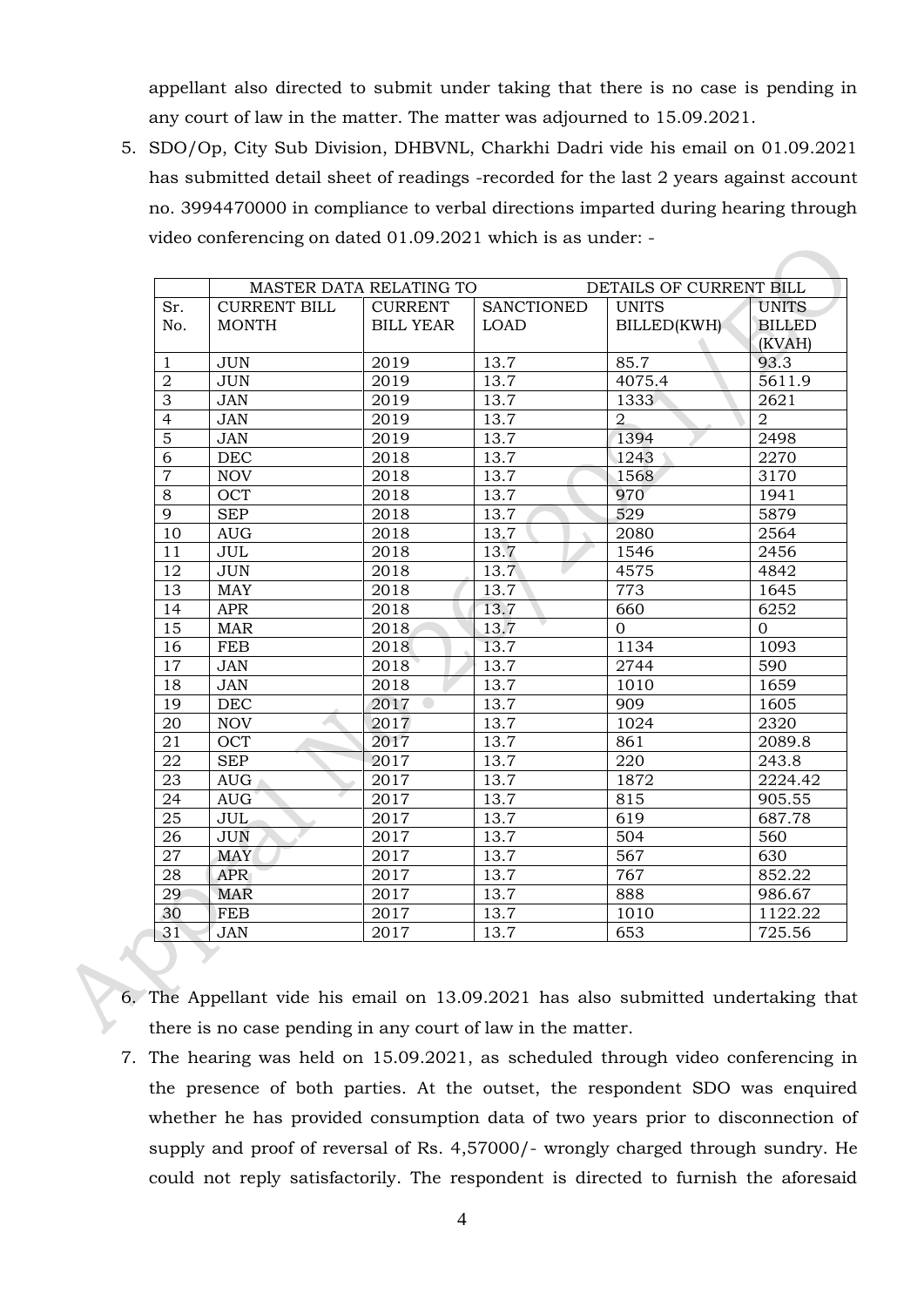information within seven days to this office with a copy to the appellant. The matter was adjourned to 29.09.2021.

8. SDO/Op, City Sub Division, DHBVNL, Charkhi Dadri vide his email on 21.09.2021 has submitted which is as under: -

 *In compliance to interim order dated 15/09/2021, consumption sheet for the*  last 2 years against account no. 3994470000 duly signed by undersigned is attached *herewith for taking further necessary action please. An amount of Rs, 4,57,0000/ has been refunded to consumer account on dated 30/01/2021 and RAPDRP web page* showing credit of this amount to consumer account. As discussed during hearing *on dated 15/09/2021, Avon make meter removed from consumer premises and entered in CA-22 register on page no. 08, item no. 139, has been returned and disposed to M&T Lab Ch. Dadri vide this office challan memo no. 4379 dated 28/06/2019 which is placed at Sr. No. 135 of challan.*

9. The hearing was held on 29.09.2021, as scheduled through video conferencing in the presence of both the parties. The respondent SDO submitted that the document showing the refund of an amount of Rs. 4,57,700/- in the consumer account has been provided to the appellant and the meter removed from the premises of the appellant has been returned to M&T Lab. The appellant expressed his satisfaction with the action taken by the respondent SDO as far as the refund is concerned. However, he argued that he is not liable to pay surcharge on late payment as the cheques sent by them were not accepted and returned by the respondent SDO after retaining long period. Per contra the respondent SDO argued that the appellant sent cheques of part payment without getting approved part paymeent which can be allowed by the Nigam's officers as their competence after examining reason, so the same were not accepted by his office and hence no benefit of surcharge waiver can be given to the appellant.

Keeping in view of the appeal, reply submitted by the respondent SDO, arguments /counter arguments by both the parties, I am of the considered view that there is not merit in the appeal and Forum decision in the matter found to be in order and accordingly, the order of the CGRF, DHBVN dated 17.03.2021 is up-held.

The appeal is disposed of accordingly, in above terms.

Both the parties to bear their own costs. File may be consigned to record. Given under my hand on 29th September, 2021.

# **(Virendra Singh) Dated: 29th September, 2021 Electricity Ombudsman, Haryana**